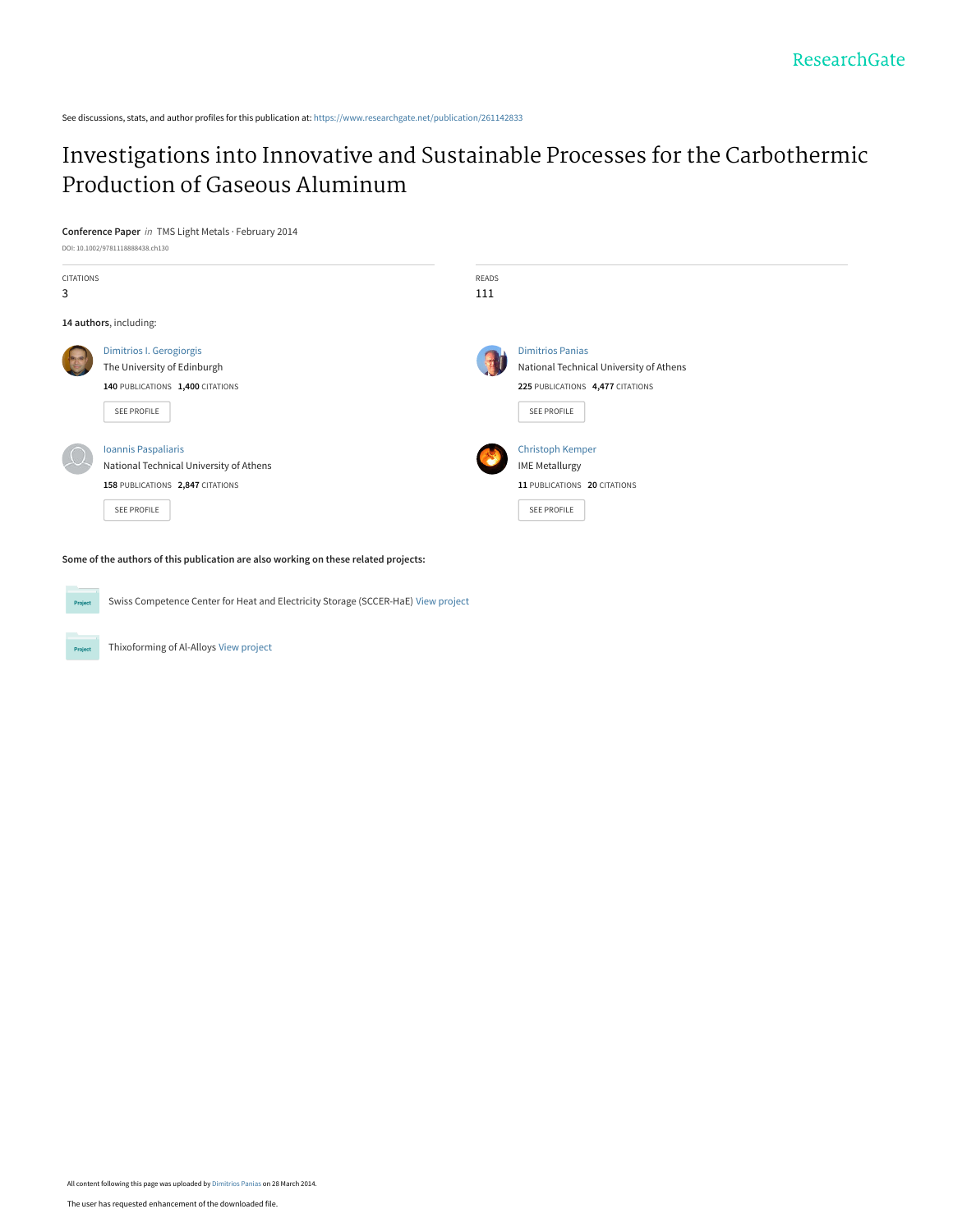# **Investigations into Innovative and Sustainable Processes for the Carbothermic Production of Gaseous Aluminum**

Efhtymios Balomenos<sup>1</sup>, Panagiotis Diamantopoulos<sup>1,2</sup>, Dimitrios Gerogiorgis<sup>1</sup>, Dimitrios Panias<sup>1</sup>, Ioannis Paspaliaris<sup>1</sup>, Christoph Kemper<sup>2</sup>, Lars Peters<sup>2</sup>, Bernd Friedrich<sup>2</sup>, Irina Vishnevetsky<sup>3</sup>, Michael Epstein<sup>3</sup>, Martin Halmann<sup>3</sup>, Andreas Haselbacher<sup>4</sup>, Zoran Jovanovic<sup>4</sup>, Aldo Steinfeld<sup>4</sup> Steinfeld<sup>4</sup><br><sup>1</sup>NTILA (Netional Technical University of Athens) Leheratory of

NTUA (National Technical University of Athens), Laboratory of Metallurgy, Zografos Campus, Athens, 157 80, Greece <sup>2</sup>NME Process Metallurgy and Metal Peoveling, PWTH Aschen University Intrastrasse 3, Aschen 5206, Germany

<sup>2</sup>IME Process Metallurgy and Metal Recycling, RWTH Aachen University, Intzestrasse 3, Aachen 5206, Germany <sup>3</sup> Weizmann Institute of Science, POB 26, Rehovot 76100, Israel

<sup>4</sup> ETH Zurich, Sonneggst. 3, Zurich CH-8092, Switzerland

Keywords: Carbothermic reduction of Alumina, Vacuum carbothermic reduction, gaseous Al production, solar furnace

#### **Abstract**

Considerable efforts have been applied to produce aluminum by alternative ways. Two novel processes for the carbothermic reduction of alumina towards gaseous aluminum production in Electric Arc Furnace (EAF) and solar furnace have been investigated both theoretically and experimentally. The EAF process was tested at ambient pressures and temperatures above 2500°C in a customized 25 KW hollow electrode EAF, while the vacuum process was preliminary tested at 0.03-2.6 mbar absolute CO partial pressure and temperatures of 1400-1850°C in an induction furnace. Results of both processes confirmed that the full reaction and volatilization of alumina to produce metallic aluminum in the vapor condensers can be achieved only at proper matching of temperatures and pressures at reaction and condensation zones. The solar reactor concept was further explored in a concentrated solar radiation furnace on a 10 kW scale.

## **Introduction**

Current industrial production of aluminum from alumina is based on the electrochemical Hall-Héroult process, which has the drawbacks of high-greenhouse gas emissions, reaching up to 3.82 kg  $CO_2$ -equiv/kg Al, and large energy consumption, about 0.056 GJ/kg Al.

A basic non-electrochemical alternative to the Hall-Héroult process is the carbothermic reduction of alumina, which has been proposed by various researchers in the last 50 years [1]. Developed concepts to recover aluminum as liquid metal have encountered significant problems with aluminum carbide formation as well as aluminum vaporization losses. Carbothemic processing of alumina requires high temperatures  $(> 2100 °C)$ , where liquid aluminum dissolves up to 20% mol carbon, leading to significant aluminum carbide formation upon cooling. Furthermore at these temperatures extensive aluminum vaporization phenomena occur. A recent thermodynamic study of the system by the authors [2] concludes that aluminum reduction yields are directly related to alumina sub-oxide  $(A1_2O[g])$  vapors formation which is favored when liquid aluminum is in contact with alumina, through the comproportionation reaction:

$$
4Al_{[liquid metal]} + Al_2O_{3[oxycarbide slag]} = 3Al_2O_{[g]}
$$

A way to avoid both problems would be to move the process to conditions favoring gaseous rather than liquid Aluminum production. In this paper two innovative routes towards gaseous carbothermic production are presented.

#### **Vacuum Carbothermic reduction of Alumina**

According to the Le Chatelier principle, the extent of a gas producing chemical reaction should be favored by a decrease in the total gas pressure. Thus, under vacuum conditions, the equilibrium of equation

$$
Al_2O_{3[s]} + 3C_{[s]} = 2Al_{[g]} + 3CO_{[g]}
$$
 (2)

should be shifted to the right and the onset temperature for the metal production should be significantly lowered [3]. Thermodynamic equilibrium calculations using Factsage software [4] predict the advantage of much lower required reaction onset and completion temperatures for reaction (2), as shown in Figure 1. Similarly the calculated suppression of suboxide vapor production with decreasing overall pressure is shown in Figure 2.



Figure 1. Predicted onset and completion temperatures for reaction (2) under thermodynamic equilibrium at various total pressures. "Onset" is defined here as at least 3% moles (and less than 4%) of Aluminum present as Al[g] and "Completion" as at least 94% moles respectively.



Figure 2. Predicted thermodynamic equilibrium  $Al_2O(g)$  moles at various temperatures and total pressures for systems with initial molar composition  $Al_2O_3+3C$ .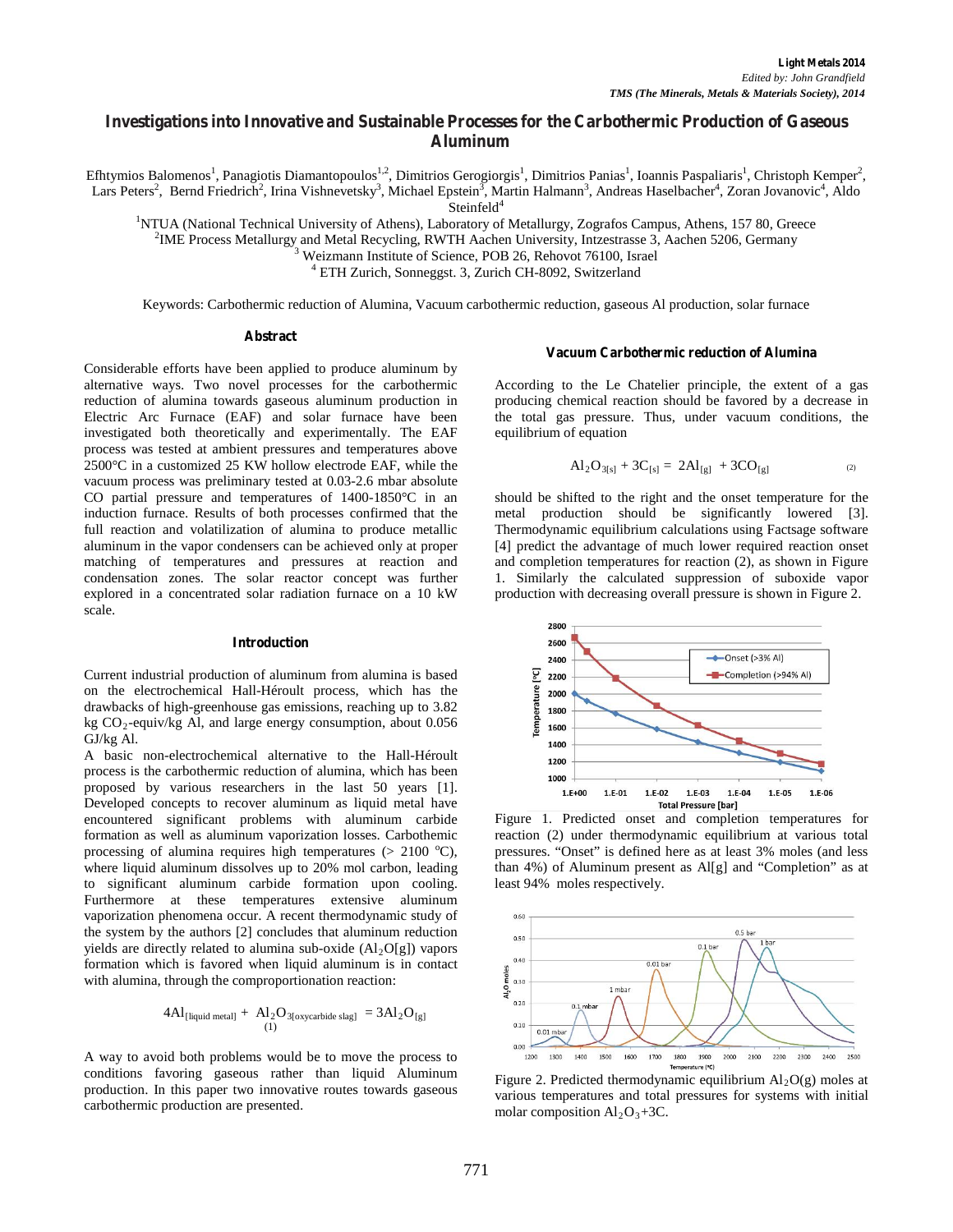# Experimental validation in inductive furnace

Preliminary experiments in an induction furnace with adjustable till 25kW power at temperatures between 1400-1800  $^0C$  with an argon carrier gas flow and an average CO partial pressure between 0.03mbar to 2.6 mbar, conducted in the Weizmann Institute of Science (WIS), proved the feasibility of the process [3,5]. The forward reaction was fully completed at temperature  $1600^0C$  and CO partial pressure 0.2 mbar about, whereas rising CO partial pressure till 2-3 mbar leads to temperature rising till  $1800-1850^{\circ}$ C. Aluminum yield strongly depends on temperatures of vapor deposit sites to prevent aluminum carbide and oxycarbide formation in backward reactions. The maximum yields were obtained in the region of the condenser where the temperature ranged from 800-850 $\mathrm{^0C}$ . There in the inner layers of the deposits Al yield was as high as 80% whereas in outer surface layers drops of 100% Al were observed. The reason for this is the decreasing CO flow rate and CO partial pressure at the end of the reaction

Furthermore estimation of the energy spent as pumping work reveals, that if the operating pressure is lower than 0.2 mbar then the total estimated energy spent for heating and pumping exceeds the actual energy (which is almost twice the respective theoretical one) spent in the established Hall-Héroult process [3].

For the vacuum process to be sustainable the process heat must be supplied through a renewable source such as through the use of concentrated solar radiation in solar furnaces [3,6] and compromise between temperature and pressure is obligatory to decrease electrical energy consumption for pumping.

#### Reactor Design

Based on the observations of the induction furnace preliminary experiments and previous experience in solar furnace operation, the main conclusion was creating the reactor with sharp temperature drop from hot zone with temperature suitable for fast kinetic of forward reaction without by product formation and cold zone with deposit sites which temperature is low enough to prevent the backward reaction developing. Design and modeling of solar reactor using FLUENT model were realized at WIS and described in details in [5, 7]. Reactor design and calculated temperature distribution are presented in Figure 3 with highest temperature in reaction zone 1953 K; 320 K in cold zone and the short transition area.



Figure 3. Reactor design (left) and calculated temperature distribution in K, 10.2 kW aperture input (right).

<span id="page-2-0"></span>The heat transfer and fluid dynamics in the solar reactor were further analyzed at ETHZ using a coupled Monte-Carlo (MC)/CFD approach. In this approach, radiation is simulated using the ETH Monte-Carlo ray-tracing code VeGaS and the fluid

dynamics is simulated with the commercial CFD package CFX in ANSYS 13. The two codes exchange boundary information using a newly developed coupling code that computes boundary condition values based on energy conservation, interpolates as needed, and translates between the different file formats.

The reactor geometry is discretized with 215042 tetrahedral cells. The boundary conditions are solid walls everywhere except for the annular inlet near the bottom of the quartz window through which the Ar purge-gas flows, the outlet, and the crucible bottom, where another inflow boundary is applied. This inflow boundary models the CO produced by the reaction of  $Al_2O_3$  and C. Thus the reactants and their particulate nature are not directly simulated. The mass flow rate is determined by assuming that 10% of the radiative flux absorbed by the crucible covers is used by the reaction.<sup>[1](#page-2-0)</sup> It is assumed that the Ar purge gas is supplied at the same mass flow rate and that it enters the dome at a temperature of 300 K. At the outlet, a pressure of 10 mbar is imposed, which is significantly higher than the real outlet pressure. In the simulations, convection heat transfer is neglected because of the low pressures in the reactor and, as a first approximation,the conduction heat flux is taken to be 20% of the radiative flux absorbed by the crucible cover. The total irradiation power is 10<sup>4</sup> suns. In the MC simulations,  $2\times10^7$  rays were used, chosen as a compromise between statistical independence and required computation time. All solid walls are assumed grey and diffuse.



Figure 4. Fluid temperature contours on a cross-section through the reactor (left) and temperature contours on the crucible and crucible cover (right).



<sup>1</sup>The 10% is a conservative estimate for the overall solar energy conversion efficiency from solar-to-reaction enthalpy, taking into account optical losses of solar concentration, solar reactor losses of heat transfer, and irreversibility losses of the chemical transformation. Ongoing research with simulations of higher fidelity may eventually provide more accurate estimates that could be used in future work.

j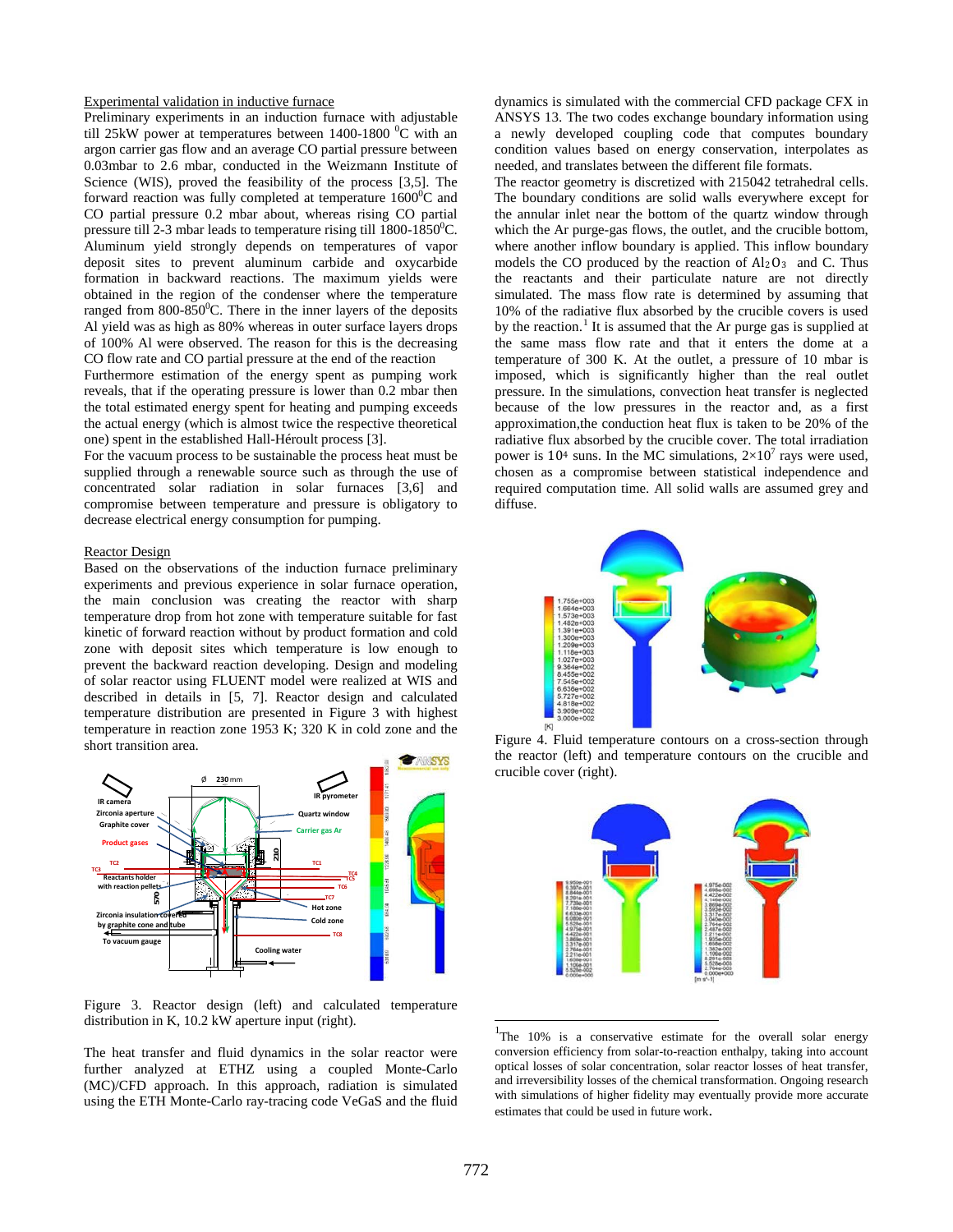Figure 5. CO volume fraction (left) and Ar velocity (right) on cross-section through the reactor.

The fluid temperature contours on a cross-section through the reactor and on the crucible and crucible cover are shown in Figure 4. The highest temperatures of about 1800 K near the crucible cover can be seen clearly. The figure also shows how the simulation allows resolving small-scale features of the geometry like the crucible supports. The temperature on the crucible cover exhibits a significant radial gradient. In Figure 5, the volume fraction of CO and velocity of Ar are shown on a cross-section through the reactor. The simulated production of CO in the crucible is clearly visible including the subsequent mixing with Ar and its transport downstream through the cold zone. The Ar velocity is high near the annular inlet and the aperture as well as when it flows past the crucible into the cold zone.

## Experiments in solar furnace

In order to reach a reaction temperature above 1600°C, the optical facility with high concentration (~5000 suns) available at the Weizmann Solar Tower was exploited to power the concentrated solar radiation furnace reactor.

The principal optical scheme of the solar furnace used is presented in Figure 6: a heliostat reflects solar energy on the concentrating parabolic dish through intermediate flat mirror. Concentrated solar light enters the reactor (Figure 7) first through a spherically shaped quartz window that can withstand the internal vacuum conditions and then through zirconia aperture placed at the focal plan of the dish.



Figure 6: The principal optical scheme of the solar furnace

The reactor itself (Figures 3, 7) contains a graphite crucible with cover to prevent product vapors released from the reactant holder from settling on the quartz window, a graphite cone that serves as part of the hot zone, and a water-cooled stainless steel tube (0.05 m diameter) that functions as the main cold deposit site for aluminum vapors. The exit of the reactor is connected with a dry vacuum system: model DRS1 made by Alcatel, comprising of ACP40 multi-stage Roots pump operating without internal

lubricant and Roots blower RSV301B with bypass capable of 250 m3/h peak pumping speed with 1000 mbar maximal continuous inlet pressure and 0.003mbar ultimate pressure. The DRS1 is equipped with a filter and a liquid nitrogen trap at its entrance. Vacuum is measured by two convection vacuum gauges (Model CVM-211 by Instrutech Inc), ones placed at the cooling tube of the reactor, where the pressure is lower than the pressure in the hot reaction zone, and the other at the entrance to the pumping system.

Flow rate at the exit of the reactor is measured by flow meter that was connected with the outlet of the DRS1. Input of carrier gas 1l/min was supported by flow controller and inlet and outlet pressures were measured by pressure transmitters. Temperature of quartz window was observed by IR pyrometer, while the temperatures in solar reactor are measured by 8 thermocouples type C suitable for high temperature W-Re (tungsten-rhenium) (XMO-W5R26-U-125-30-H-HX-18 by Omega) placed in different locations of the hot and cold zones.

The graphite crucible was loaded with pellets prepared using wood charcoal as biomass source and 10 μm alumina powder by Sigma Aldrich and also metallurgical alumina powder by AoG (Aluminion S.A. plant in Greece) at stoichiometric reaction mixtures. 10 wt.% sugar powder was used as a binder. The mixture were pressed in the special holder under 10 tons and subsequently heated to 165°C for 20 min. Sugar powder as a binder was selected as a pure thin sticky powder with a known formula and a low melting point.

During operation of the furnace Ar is used as a carrier gas, which along with the gases exiting the graphite crucible, is evacuated through the filters and nitrogen trap by the dry vacuum system. The exhausted gases are analyzed by Siemens infrared analyzer Ultramat 23 calibrated to CO, CO<sub>2</sub> and  $O_2$ . Absence of  $O_2$  in the output gases confirms the absence of leaks in the reactor



Figure 7. Solar reactor in operation (left) and cooling afrer operation (right)

Mass balance of the carbothermic reduction reaction was estimated through the oxygen yield as number of moles of CO in the output gases (as measured through infrared analyzer) divided by the number of oxygen atoms in the reacted alumina [moles CO /(3\*moles reacted  $Al_2O_3$ )]. Metallic Aluminum yield was estimated as total weight of pure aluminum in deposits (as measured though quantitative XRD analysis of collected deposits) divided by the weight of aluminum in the reacted pellets.

Main results of the tests that were made at different weather and temperature conditions and CO partial pressure are presented in Tables I and II.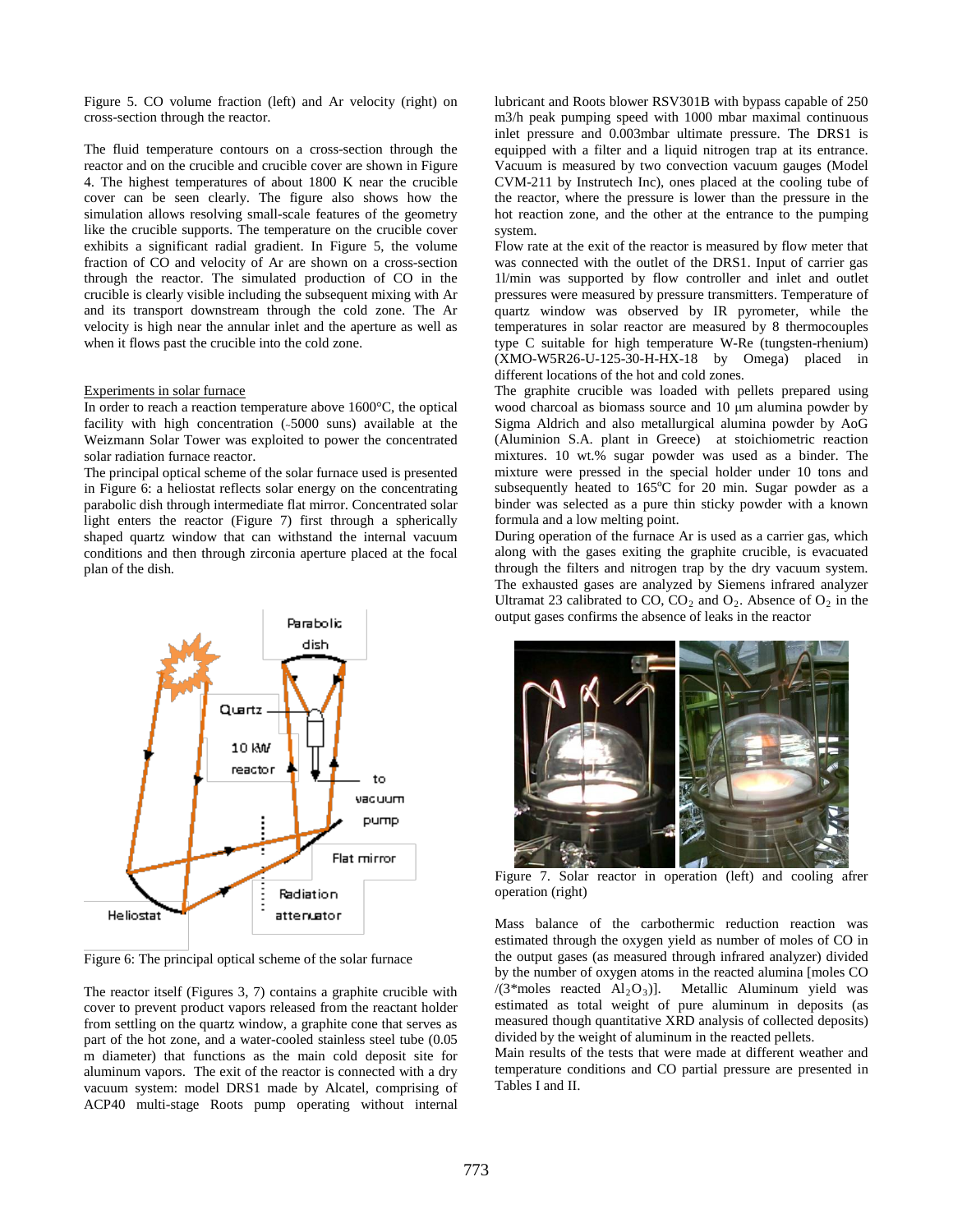Samples with a significant amount of pure aluminum were deposited at the exit of the graphite cone on a sub-layer of carbide, on the internal surface of the water cooled tube, and in the filters. Aluminum carbide and oxycarbide were formed both on hot sites as products of carbonization of deposited Al when temperatures were not high enough to prevent the deposition, and in the sample holder as by-products of the forward reaction during the initial preheating and when reaction temperature was not high enough. Certain amount of alumina was also observed in the cold zone that could be formed during deposition of volatile suboxide as backward reaction presented by Eq. (1).

Table I. Experimental Results of Solar testing

|                |             |               | Avg.            |        |                   |
|----------------|-------------|---------------|-----------------|--------|-------------------|
|                |             |               | CO              |        |                   |
|                |             |               | partial         |        |                   |
|                |             |               | pressure        |        | Al                |
|                | Avg. DNI    | Avg           | in the          |        | yield             |
|                | (Direct     | reaction      | cooling         | Oxygen | (weight)          |
| Test           | Normal      | temp          | tube area       | yield  | conversion)       |
| No             | Irradiance) | $[^{\circ}C]$ | $P_{CO}$ [mbar] | [%]    | $\lceil\% \rceil$ |
| 1              | $924*$      | 1525          | 0.04            | 93     | 90                |
| $\overline{c}$ | 812**       | 1442          | 0.07            | 79     | 30                |
| $\overline{3}$ | 744***      | 1486          | 0.17            | 78     | 44                |
| 4              | $903*$      | 1579          | 0.31            |        |                   |
| 5              | 860*        | 1548          | 0.19            | 76     | 34                |
| 6              | 858*        | 1528          | 0.06            | 91     | 74                |

\*no clouds, \*\* clouds during 20% of the reaction time, \*\*\* clouds during 9% of the reaction time

Table II. Experimental Results and quantitative XRD analysis

|      | Mass of     | Hot Zone          | Cold Zone     | Filters        |
|------|-------------|-------------------|---------------|----------------|
|      | Al in       | deposit           | deposit       | deposit        |
| Test | reacted     | weight $[g]/$     | weight $[g]/$ | weight $[g]$ / |
| No   | pellets [g] | wt% Al            | wt% Al        | wt% Al         |
| 1    | 2.68        | 0.53g             | 1.75g         | 0.47g          |
|      |             | 70.3% Al          | 89% Al        | 91%Al          |
| 2    | 6.86        | 2.02 <sub>g</sub> | 3.84g         | 0.62g          |
|      |             | 8.8% Al           | 27.2% Al      | 2.7% Al        |
| 3    | 7.25        | 2.11g             | 3.97g         | 0.71g          |
|      |             | 7.5% Al           | $/56.6\%$ Al  | 33.5% Al       |
| 4    | 11.13       | 3.38g             | 6.6g          | 1.41g          |
|      |             | 28.1% Al          | 42.3% Al      | $3.1\%$ Al     |
| 5    | 9.87        | 2.46g             | 6.0 g         | 2.57g          |
|      |             | 22% Al            | 54.6% Al      | $0.0\%$ Al     |
| 6    | 6.80        | 1.87g             | 5.33 $g$      | $1.74$ g       |
|      |             | 29%Al             | 92.7% Al      | 50.0% Al       |



Figure 8. Observed oxygen and aluminum yields as a function of the measured average reaction temperature to the respective measured CO partial pressure.

From the results in the tables above it is possible to conclude that the reduction of alumina and the production of metallic Aluminum decreases with the decreasing of the temperature and the increase of the CO partial pressure in the reactor, as shown graphically in Figure 8. In Figure 8 it can also be marked that aluminum yield is usually less than oxygen yield because of carbide formation.

# **High Temperature Gaseous Al Production**

As seen in Figure 1, for the system  $Al_2O_3 + 3C$  at atmospheric pressures it is thermodynamically possible to achieve high gaseous aluminum reduction yields at temperatures above  $2600^{\circ}$ C. Such temperatures can be reached in plasma reactors and DC Electric Arc furnaces. In the DC EAF an electric arc can be produced and sustained between the bottom and top electrode. In the absence of a liquid melt which would act as current conductor, the transformation of electric energy to heat takes place through the ionized plasma of the arc, in which the temperatures may reach up to 6000 ◦C [8]. Using a hollow top electrode (or a lance feeder) the material can be fed directly into the arc zone at controlled rates. This allows to feed alumina-carbon pellets "oneat a time" in order to volatilize them, while avoiding the creation of a liquid phase, as seen in photograph presented in Figure 9.



Figure 9.Photo of the hollow DC-EAF in operation. The aluminacharcoal pellets are fed through the top electrode directly into the arc zone between electrode and crucible bottom. The pellets vaporize almost immediately leaving no liquid phase.

Once the aluminum has been reduced to vapors, as discussed in the previous section the key issue is to achieve fast condensation minimizing back reactions with CO gases.

# Experimental Setup and Equipment Optimization

To test this process a custom hollow electrode DC-EAF, depicted in Figure 10, located at IME, RWTH Aachen was used. The top electrode was a hollow electrode, made by graphite, with outer diameter 50mm and inner 30mm, properly connected via a flange with a feeding system. The later had an automated rotary system to control the feeding rate of the pellets into the reactor and an argon carrier gas feed to ensure that no product off gasses would enter the hollow electrode. The lid of the furnace was watercooled and was connected to a strong off-gas suction system. Inside the furnace a graphite crucible with an inner diameter of 120 mm was placed on top of the bottom electrode with a fine bed of coke grains in between them to ensure maximum conductivity and practically transform the bottom of the crucible to the bottom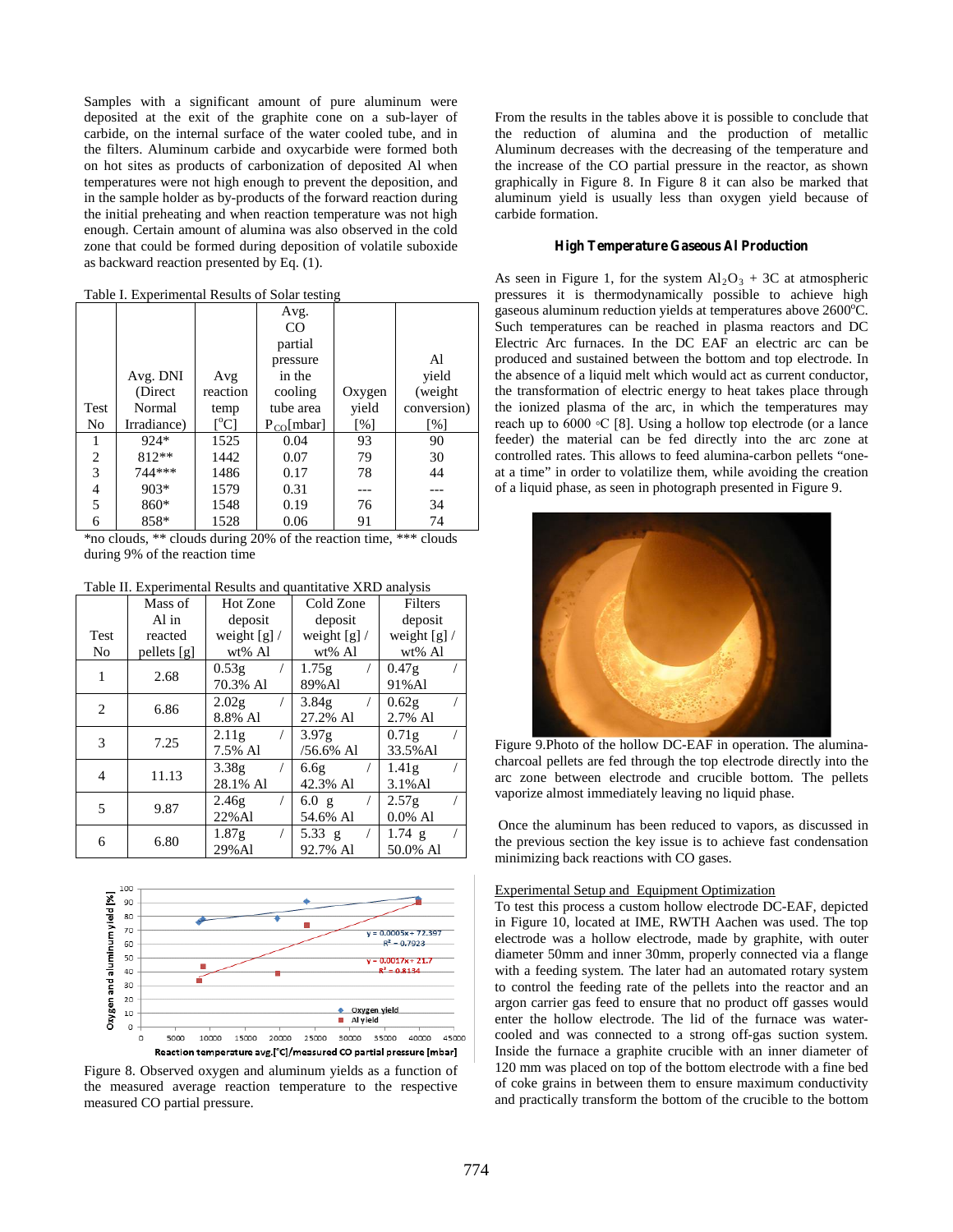electrode of the EAF. Additional argon feeds where available through the coke bed and the furnace lid. Furnace insulation consisted of a cylindrical graphite felt (58 mm thick), followed by a thicker outer alumina blanket (110 mm thick).

The water cooled lid of the furnace was fitted with a custom designed copper condenser through which the off gases exit the furnace and entered the universities off-gas handling system. The geometry of the condenser was designed based on CFD simulations in order to achieve within the condenser homogenous laminar flow with a minimum overall layer thickness. This was based on the notation of maximizing the volume off-gases directly in contact with the condenser walls and thus allowing maximum Aluminum condensation. To this end rectangular fins were added to the walls of the cylindrical condenser along with a V shaped fin at the entrance of the off-gasses. The geometry of all of the above components was optimized through CFD modeling using COMSOL Multiphysics software. The optimal result of the simulation is shown in Figure 11.



Figure 10. 3D model and actual photo of the hollow electrode EAF with automated feeder which was used in the experiments



 Figure 11. Left: CFD modeling of the gasses velocity field in the condenser. Right: Actual photo of the inside of the copper condenser build.

#### Experimental procedure

Using the above described equipment an experimental campaign took place in order to optimize operating conditions such as pellet feeding rate, Ar carrier flow rates, off-gas suction and others in order to attain metallic Aluminum deposits in the condenser.

All experiments were conducted with reaction stoichiometric pellets made from metallurgical alumina supplied by AoG and wood charcoal. As binding agent corn starch was used and the pellets were cured at  $160^{\circ}$ C for 16 h.

Prior to each experiment the furnace was preheated for 20 min with resistance heating (the top electrode in contact with the crucible bottom) and for another 20 min with arc radiation heating

(the top electrode a few cm above the crucible bottom). Then the pellets were fed in the reactor at rates between 1 to 3 gr/min for 20 to 30 min. After the end of the experiment the furnace was allowed to cool under protective atmosphere for 1hour and then the condensate from the condenser was collected and analyzed through quantitative XRD analysis and SEM.

## Experimental results

Initial tests with the copper condenser produced condensates containing up 44% metallic aluminum, up to 21% Aluminum carbides and oxycarbides and the remaining as alumina both as corundum and as cubic alumina (see Figure 12). Given that the alumina used in the pellets was gamma alumina (rhombohedral structure), the cubic structure alumina found in the condensate must be attributed to re-oxidation of condensed metallic aluminum after the end of the experiment, at low temperatures. This hypothesis was verified through SEM examination of the collected powders, which revealed a material with a "wool" like microstructure, completely different from the microstructure of the initial pellets used (Figure 13). SEM-EDS analysis of the "wool" reveals 61%wt Al and 39%wt O. Given that the composition of alumina is 52%wt Al and 47%wt O, one can deduce that the "wool" was condensed as nano-size metallic aluminum powder and after the experiment, upon contact with air, underwent intense surface oxidation.



Both major picks correspond to metallic aluminium (2theta 38,10 and 44.37). Rietveld-method analysis shows at least 44% metallic Al, followed by 20% cubic Alumina, 15% Corundum, 8%  $Al<sub>2</sub>OC$ , 7%  $Al_4C_3$  and 6%  $Al_4O_4$ .



Figure 13: SEM photographs of the pellets used (left x400 mag) and of the powder collected in the condenser after the experiment (right).

To further improve the process it was assumed that higher cooling rates where needed in the condenser, which was water-cooled only at its basis. Therefore dry and regular ice were used to cool the external surface of the condenser during the experiment. This resulted indeed in minimization of back reactions with carbon monoxide as the powder collected and analyzed with XRD (Figure 14) contained 77% metallic Al, 9% cubic alumina and less than 14% in all other phases.